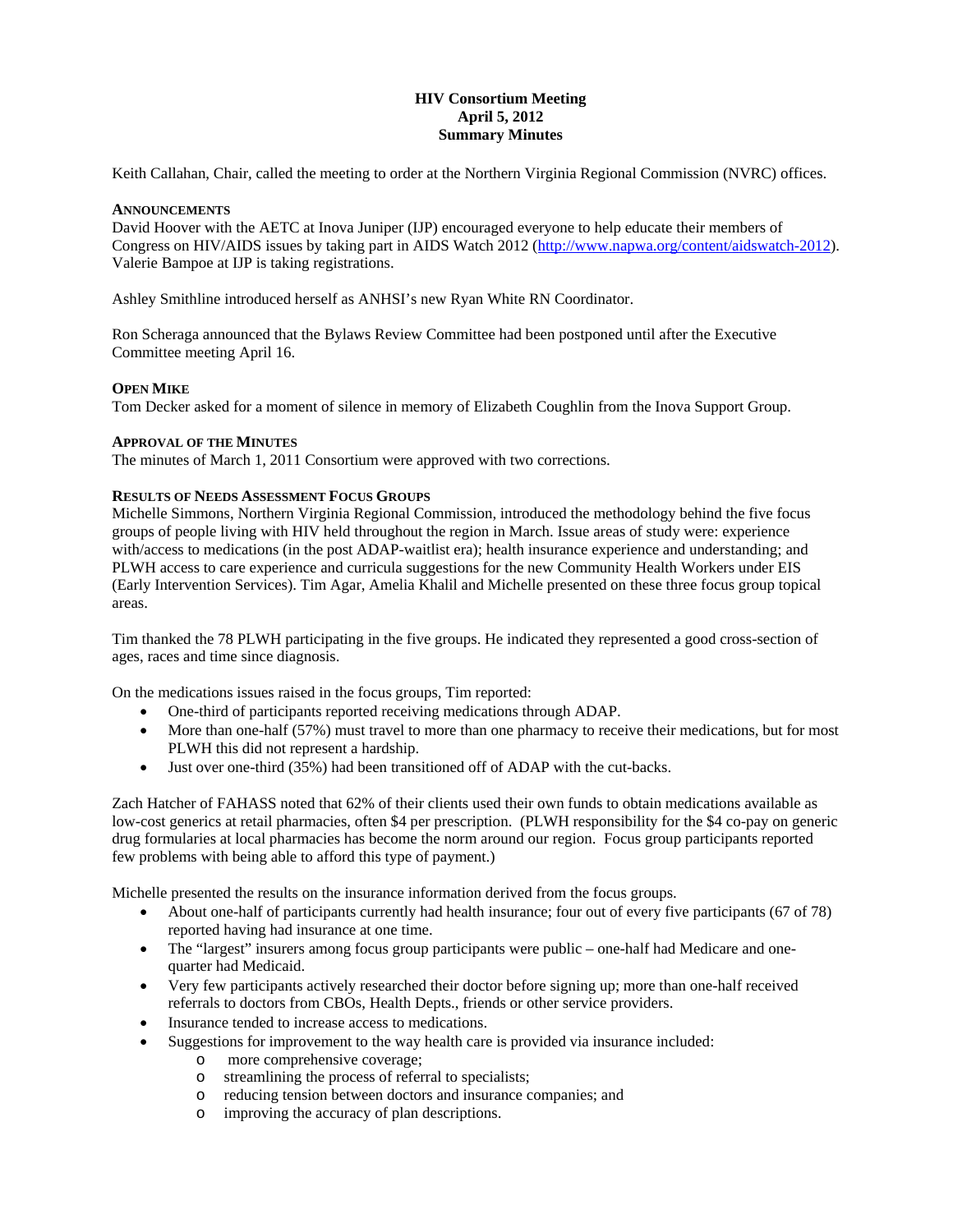# HIV Consortium Minutes **Page 2** April 5, 2012

 Participants said education programs to prepare people for insurance-based care should include: understanding benefits; differences between HMOs & PPOs; and definition of deductible and other terms.

The good news about public education on PCIP that has occurred so far in the region was that about two-thirds of focus group participants recognized what PCIP is, and when asked how it worked were able to describe many of its key features accurately.

Amelia presented results on focus group participants' patterns of accessing care and guidance these participants believe would help engage and keep fellow PLWH in care. (This information was also gathered to contribute to the Community Health Worker curriculum about getting and keeping clients in care.)

Most focus group participants:

- Had been HIV+ for 10 years or less (59%)
- $\bullet$  Most were "early adapters" of HIV care  $-$  i.e. about one-half received their first HIV medical care within one month of first diagnosis.
- About two-thirds of focus group participants relied on CBOs, clinics and Health Depts. to find and access care.
- When asked what had caused participants to fall out of care, primary reasons given included:
	- o Substance abuse
	- o Medication issues (access and side effects)
	- Reasons for returning to care included:
		- o Got sick/needed to get better
		- o Became sober
		- o Had a desire to live
- Participants gave the following advice to other PLWH about getting back or linking into care:
	- o Find a case manager you can work with
	- o Talk with other PLWHs
	- o Remember, there's hope
	- o Educate yourself
	- o Medications are different now and better
	- o You won't get deported if you seek care

Comments and reactions from Consortium members about this portion of the focus group results identified stigma of HIV, denial, and substance abuse as reasons contributing to a delay in getting medical treatment. Not knowing where to go to get treatment was discussed as a factor that slows linkage into care. The amount of time consumed in getting medications was also mentioned.

Ron Scheraga suggested that the Health Insurance Exchanges to be implemented in 2014 were already resulting in better coordination between pharmaceutical companies and distributors.

#### **CONSUMER INVOLVEMENT IN QUALITY MANAGEMENT (QM)**

Martha Cameron, the presenter, is a Consumer Involvement Team Lead from Loudoun County for the DC Cross-Part Collaborative and now a member of the National Quality Center's (NQC's) Consumer Advisory Committee. She described the need for consumers to learn the language of Quality Management in order to add value to their participation in providers' QM programs. She further stated that providers needed to educate themselves on the benefits of having an educated consumer perspective included as part of agency QM efforts. The Consumer Involvement Team served as the pilot group of consumers for NQC's national consumer training program. They are now part of the QPAC, a group available to providers and other consumers for providing the consumer viewpoint and participation in QM activities. QPAC welcomes new consumer members from throughout the metropolitan area.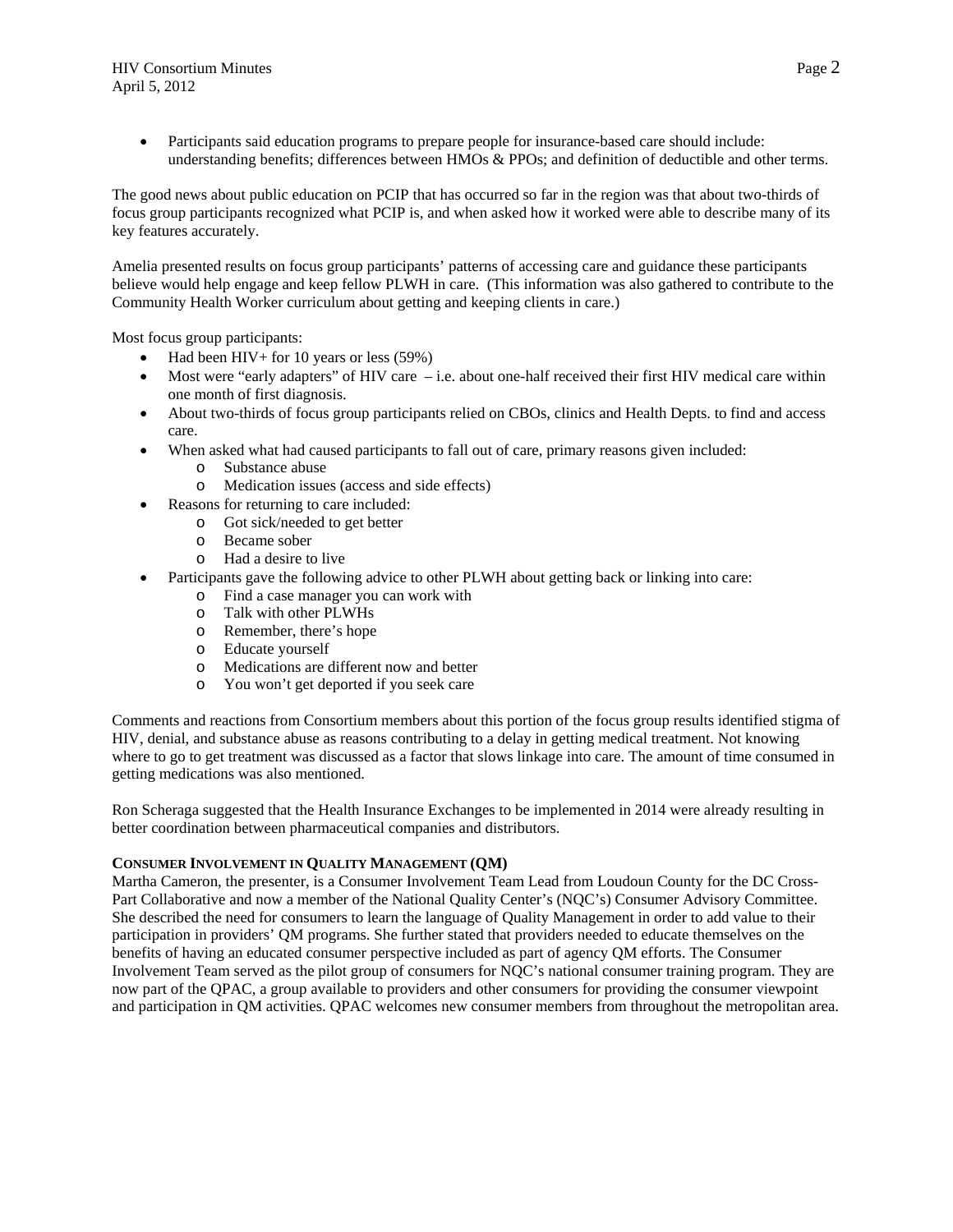### **SERVICE PROVIDER SPOTLIGHT**

Jane Beddoe described NOVAM's beginnings in 1987 as the Northern Virginia AIDS Ministry, the volunteer efforts of two Alexandria congregations to alleviate the isolation of those living with AIDS. Their best-known program these days brings those living with the disease to area high schools by invitation in order to spread knowledge of HIV and prevention strategies. Client services include transportation to medical and social services, and social services to children in families affected by HIV/AIDS. Their newest program is HEARTS, Health Education and Risk Reduction Services, which uses social media to find and connect to young people, then counsel them on risk reduction strategies.

## **REPORTS & UPDATES**

**PLANNING COUNCIL**

David Hoover reported that Part A planning, like the Consortium has done in April and today, has been the focus of recent Planning Council sessions. The Mayor's Office has still not confirmed membership on the Council for either new or returning members.

 **VIRGINIA PLANNING GROUP FOR AIDS 2012**  David Purdy of the World AIDS Institute reported that the AIDS2012 Reunion website is now up and invited organizations to post notices of conference-related events. See www.aids2012reunion.org. The committee will meet at lunch, immediately after the Consortium.

### **CLINICAL CARE COMMITTEE** Debbie Bowers, co-chair of the committee, reported that they were working on PCIP issues and will meet regularly on  $3<sup>rd</sup>$  Mondays about 2:30 p.m. after the Executive Committee.

### **EARLY INTERVENTION SERVICES REPORT**

Michael Rhein of IPHi reported that 17 people applied for the Community Health Worker positions available through their new Northern Virginia project. Interviews have begun as has the identification of service network hub agencies. Fredericksburg, Herndon, and Winchester may be the hubs. Training will be held on Thursdays and Fridays in May and will be open to  $7 - 12$  consumers in addition to those who will be employed by IPHi.

## **VIRGINIA DEPARTMENT OF HEALTH REPORT**

- Lenore Lombardi introduced Marlene Clarke who was attending the Consortium and is the new VDH Services Coordinator for the 3 VDH SPNS grants. Arcenia Lampkins was introduced as another new VDH Services Coordinator in attendance. Both are receiving orientation to consortia statewide.
- ADAP, Virginia's AIDS Drug Assistance Program, has expanded its eligibility criteria so that those on the wait list, or those newly presenting to Virginia ADAP, with a CD4 count of 500 or less may now enroll directly into ADAP. Funds to sustain the expanded eligible population have come from savings through use of PCIP as well as the ADAP emergency funds from the Virginia General Assembly and from the contributions from DC and the Northern Virginia Regional Commission.
- Between November 7, 2011 when enrollment criteria for ADAP was opened up, and April 3, 436 clients have been enrolled into ADAP. The active client enrollment for ADAP as of 3/31/2012 was 2,574. Clients whose CD4 counts are above 500 will be maintained on the wait list.
- Part B contracts between VDH and its Lead Agents (like NVRC) are being issued for 50% of the total expected awards. Within 3-4 months, contract amendments will convey the remainder of awards. VHD has just received their Notice of Grant Award (NGA) and will be analyzing it this week for service impacts.
- KI Services did not receive a contract extension for 2012-13 contract year.
- The Request for Proposals (RFP) for a third party administrator to manage VDH's PCIP (Preexisting Condition Insurance Plan) will be reissued, The original RFP did not result in any satisfactory proposals to operate the PCIP program for Virginia.
- The Peer Review contract proposals are under review.
- David Hoover added that Inova Juniper has been asked to provide some of the training for VDH partner tracing and case finding for the 4 new Patient Navigators to be used in a new linkages to care project that VDH will begin in Richmond and Roanoke. Funding comes from a 4-year SPNS (Special Projects of National Significance) grant awarded by HRSA, the US Health Resources and Services Administration.